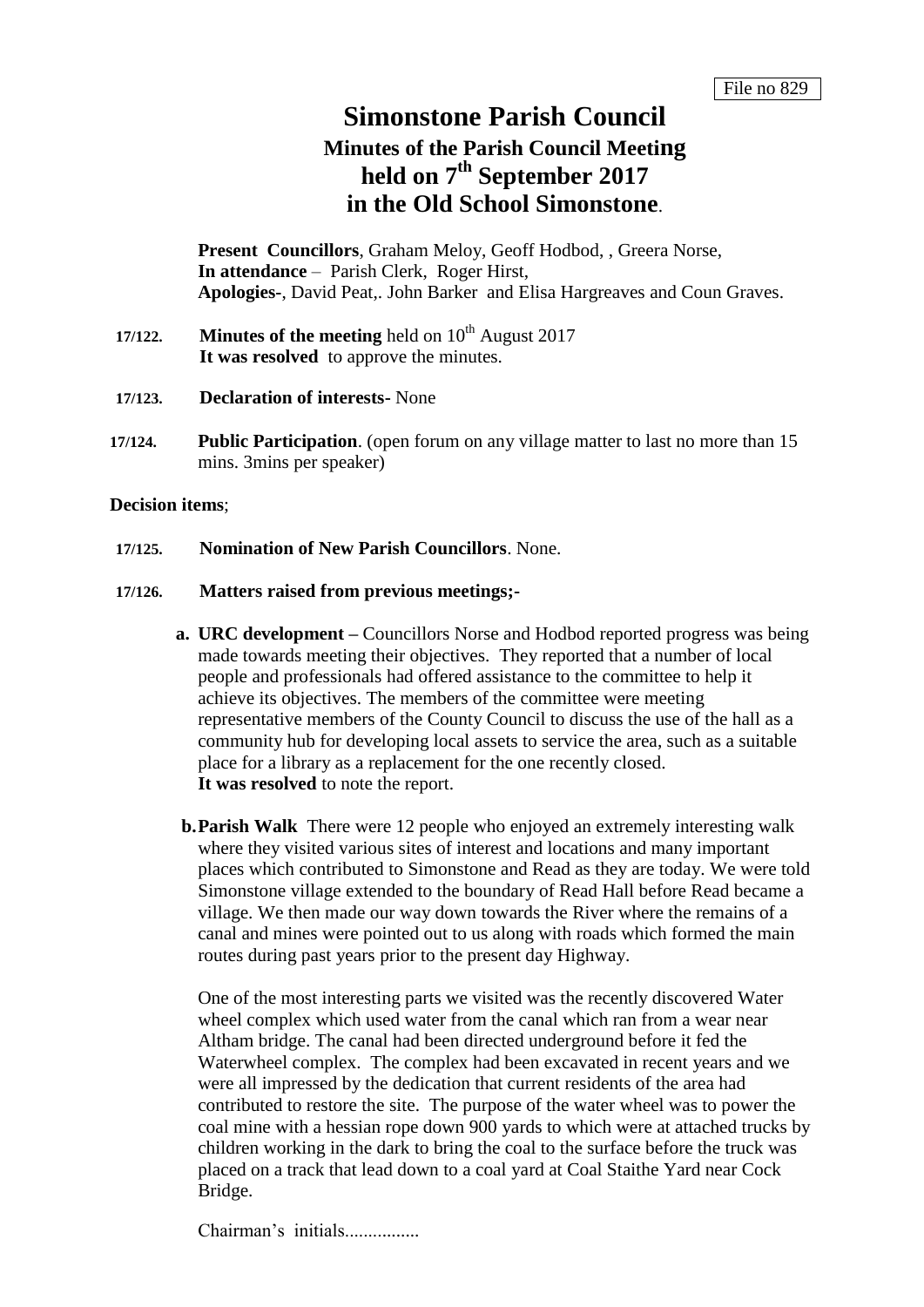**It was resolved** that a letter of thanks be sent to Brian Jeffery who lead the Walk.

**c.** RVBC Is holding a Health and Wellbeing Show Case on 19<sup>th</sup> September in Clitheroe. The event will be covering a similar agenda to the one which was discussed at the August meeting of the Parish Council. Whilst the original idea was to arrange an event in the village, it is suggested that people wishing to attend the Clitheroe event who have no transport could use the Little Green Bus which will be willing to collect them and return them home. They have to inform the service should they wish to be transported.

**It was resolv**ed that the Clitheroe meeting would be an opportunity to inform residents of the meeting and that leaflets would be distributed by volunteers around the village notifying people of the meeting along with transport arrangements.

**d. D P.C Biolleti –** School Lane Traffic problems Following a request to try and resolve the problems invitations had been sent out to hold a meeting in the coming month with the County Highway and Education cabinet members, Police and councilors to discuss ways to address the problem of road safety approaching the School.

**It was resolved** to note the report .

## **Matters requested by members**.

- **17/127. Coun. Hodbod reported that a**rrangements for Planting the Spring bulbs were in hand and they will be planted on  $30<sup>th</sup>$  September by local Guides and Scouts who are meeting opposite the Stork Hotel at 2.pm as well as members of the community who had volunteered to assist. **It was resolved** to note the report.
	- **17/128. Chairman Members considered** how the Parish Council should react to a Planning application for Fracking to take place in the Parish? **It was resolved that** should such an application be received the first priority would be to establish that any damage to property that may occur within Parish in the future that could be identified as being caused by the process of Fracking and the associated works in extracting gasses, the community and residents property in the Parish be given full protection as is given in Coal Mining Subsidence Compensation scheme for damage caused through the process of Fracking.

## **17/129. LCC**

## **a.Highways**

i. Street Lighting Fault on School Lane reported. **It was resolved** to note the report

**17/130. Meeting of Read Parish Council**, Councilor Barker to report - no report

## **17/131. Planning Application**

No: 3/2017/0803 Applicant: Huntroyde Estate Planning Application Grid Ref: 378795 435905 Proposal: To install level access showering facilities with half height doors, a toilet and wash basin in the downstairs utility room under the local authorities Disabled Facilities Grant Scheme. The work will include provision for adequate heating and ventilation and non-slip flooring. Location: 2 Priddy Bank Cottages Sabden Road Padiham BB12 9AD,

Chairman's initials................